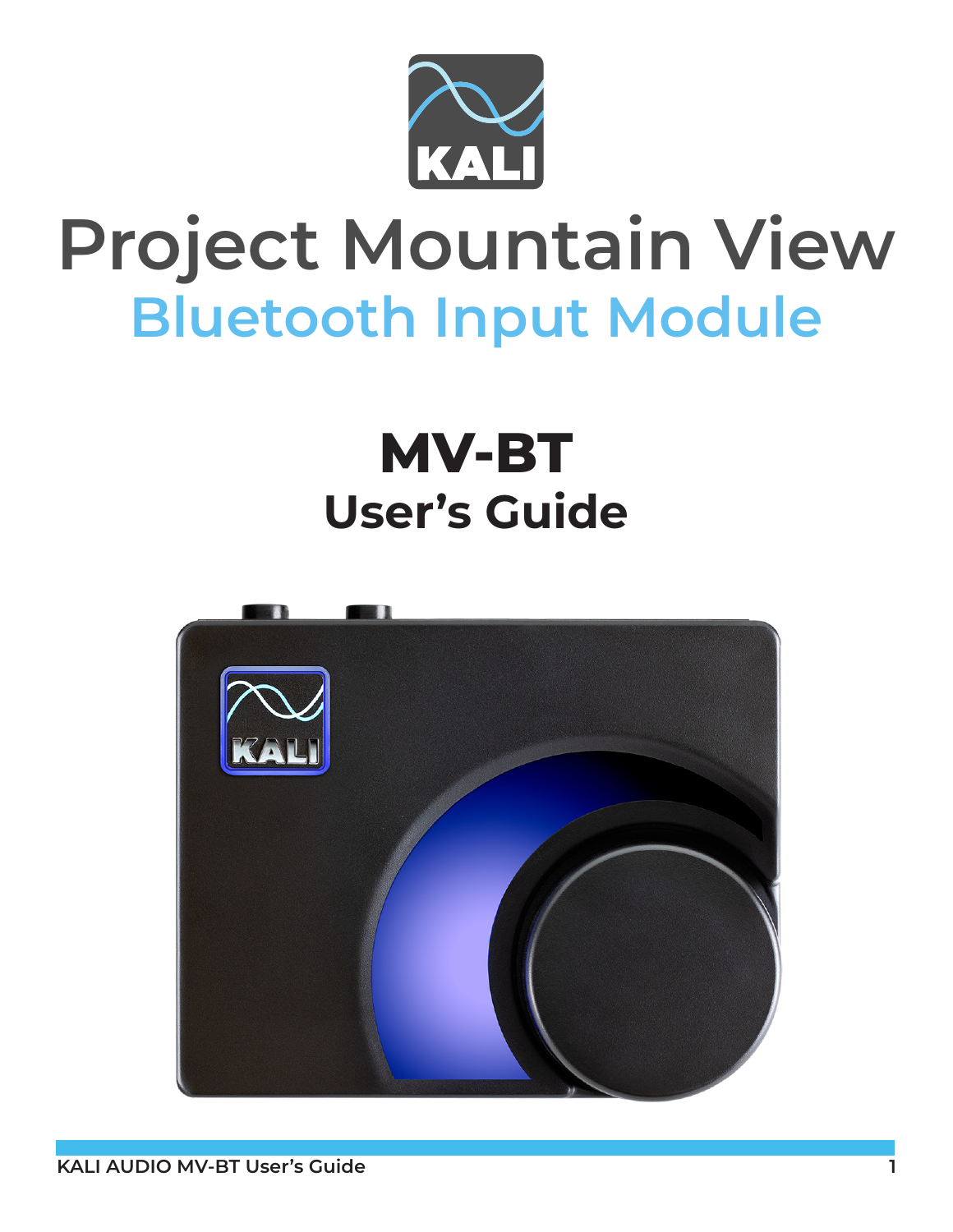

### **Table of Contents**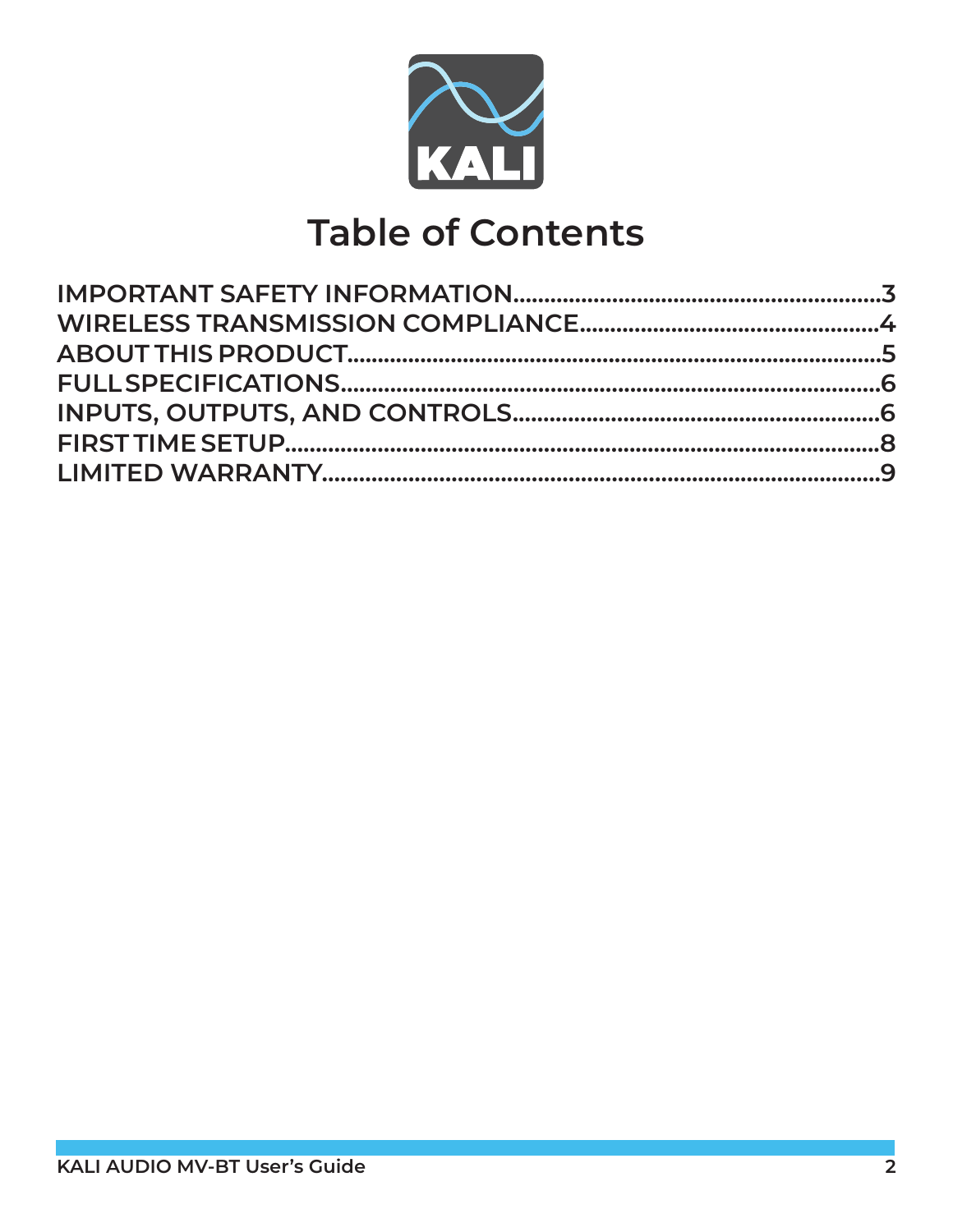

### **Important Safety Information**

- 1. Read these instructions.
- 2. Keep these instructions.
- 3. Heed all warnings.
- 4. Follow all instructions.
- 5. Do not use this apparatus near water.
- 6. Power the product down, and unplug it from power before cleaning.
- 7. Clean only with a dry cloth.

8. Do not install near any heat sources such as radiators, heat registers, stoves, or other apparatus (including amplifiers) that produce heat.

9. No naked flame sources (such as lighted candles,) should be placed on the product.

10. Do not defeat the safety purpose of the polarized or grounding-type plug. A polarized plug has two blades, with one blade wider than the other. A grounding-type plug has two blades and a third grounding prong. The wide blade or the third prong are provided for your safety. If the provided plug does not fit into your outlet, consult an electrician for replacement of the obsolete outlet.

11. Protect the power cord from being walked on or pinched, particularly at plugs, receptacles, and at the point where they exit the apparatus.

12. Refer all servicing to qualified service personnel. Servicing is required when:

- A. The apparatus is damaged in any way
- B. The power supply cord or plug is damaged
- C. Liquid or other objects have fallen into the product
- D. The product has been exposed to rain or moisture
- E. The product does not operate normally
- F. The product has been dropped

13. This apparatus shall not be exposed to dripping or splashing.

14 This apparatus is to be used in a moderate climate. Do not expose to extremely high or low temperatures.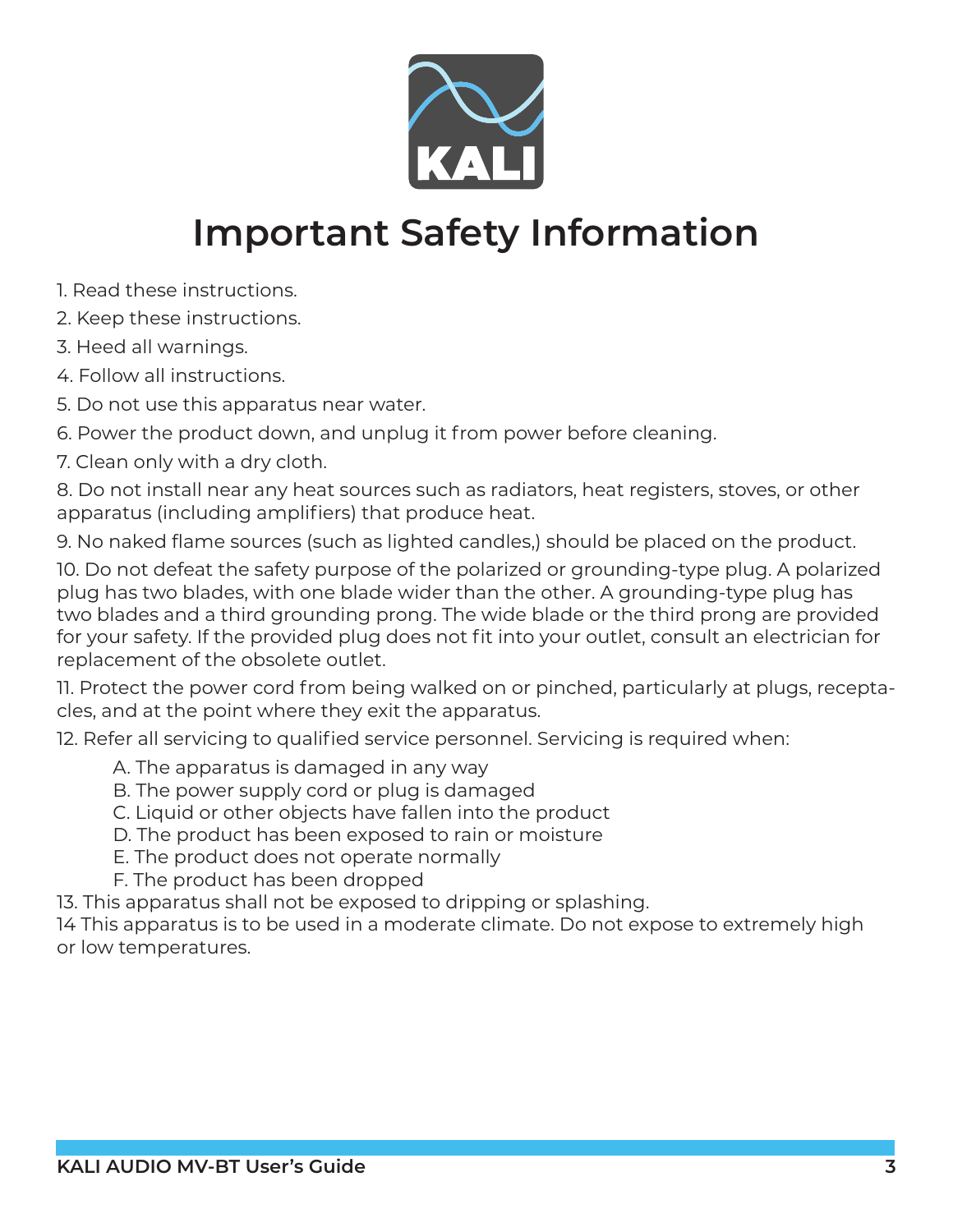

### **Wireless Transmission Compliance**

This device is compliant with the following standards: **USA**: FCC Part 15C, 15B, Part 2 **CANADA**: RSS 247, ICES 003 **EUROPEAN UNION**: IEC/EN 62368-1, EN 300 328, EN 301 489-1/-17, EN55032+EN55035

Responsible Party Name: Kali Audio Co, Inc. Address: 1455 Blairwood Ave, Chula Vista, CA 91913 Phone Number: +1-339-224-5967

MV-BT complies with the FCC rules as mentioned in the following paragraph:

This equipment has been tested and found to comply with the limits for a Class B digital device, pursuant to Part 15 of the FCC Rules. These limits are designed to provide reasonable protection against harmful interference in a residential installation. This equipment generates, uses, and can radiate radio frequency energy and, if not installed and used in accordance with the instructions, may cause harmful interference to radio communications. However, there is no guarantee that interference will not occur in a particular installation. If this equipment does cause harmful interference to radio or television reception, which can be determined by turning the equipment off and on, the user is encouraged to try to correct the interference by one or more of the following measures:

• Reorient or relocate the receiving antenna.

• Increase the separation between the equipment and receiver.

• Connect the equipment into an outlet on a circuit different from that to which the receiver is connected.

• Consult the dealer or an experienced radio/TV technician for help.

Caution: Any changes or modifications not expressly approved by the party responsible for compliance could void the user's authority to operate this equipment.

This device complies with Part 15 of the FCC Rules. Operation is subject to the following two conditions: (1) This device may not cause harmful interference, and (2) this device must accept any interference received, including interference that may cause undesired operation.

#### Caution!

Kali Audio Co, Inc. is not responsible for any radio or TV interference caused by unauthorized modifications to this equipment. Such modifications could void the user authority to operate the equipment.

FCC RF Radiation Exposure Statement:

(1) This Transmitter must not be co-located or operated in conjunction with any other antenna or transmitter. (2) This equipment complies with FCC RF radiation exposure limits set forth for an uncontrolled environment. This equipment should be installed and operated with a minimum distance of 20 centimeters between the radiator and your body.

This device complies with Industry Canada licence-exempt RSS standard(s).

Operation is subject to the following two conditions:

(1) This device may not cause interference, and

(2) This device must accept any interference, including interference that may cause undesired operation of the device.

#### Radiation Exposure Statement

This equipment complies with Canada radiation exposure limits set forth for an uncontrolled environment. This equipment should be installed and operated with minimum distance 20cm between the radiator & your body.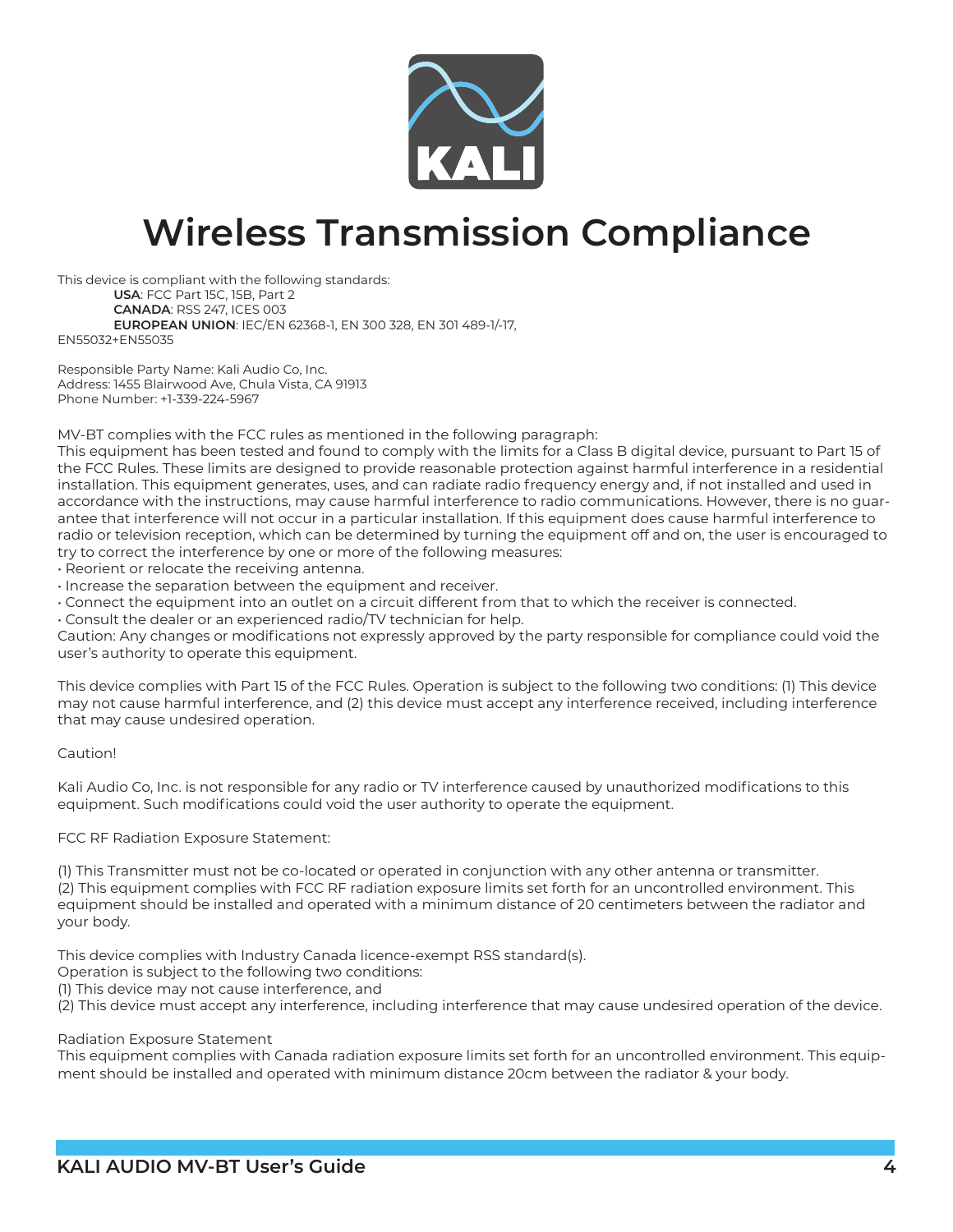

### **About this Product**

Congratulations on your Kali Audio MV-BT Bluetooth Input Module. This device is made to let you use Bluetooth-capable devices, such as smartphones and laptop computers, with professional audio equipment.

#### *Where does "MV" come from?*

The official name of this product line is "Project Mountain View." Kali names all of our product lines after towns in California. Mountain View is the town where several major tech companies, including Google, are headquartered. As Silicon Valley continues to develop phones and other devices without analog audio outputs, we thought it was a fitting name for a wireless audio device.

#### **Bluetooth Audio**

The MV-BT receives audio over Bluetooth using the aptX codec. This codec allows compatible devices to stream CD-quality audio over bluetooth with minimal latency.

#### **Balanced Outputs**

The MV-BT provides stereo TRS and XLR for easy connection with any professional system. Because these are balanced connectors, users can use long runs of cable without risking more noise entering the signal. You can connect the MV-BT directly to speakers, or run it through a mixer or interface for even more control.

#### **Independent Volume Control**

The MV-BT uses independent volume control, so you don't need to control volume from your playback device. This frees your hands for other tasks, means that the device can play at full resolution, while still giving you the opportunity to fine-tune the output volume according to your needs.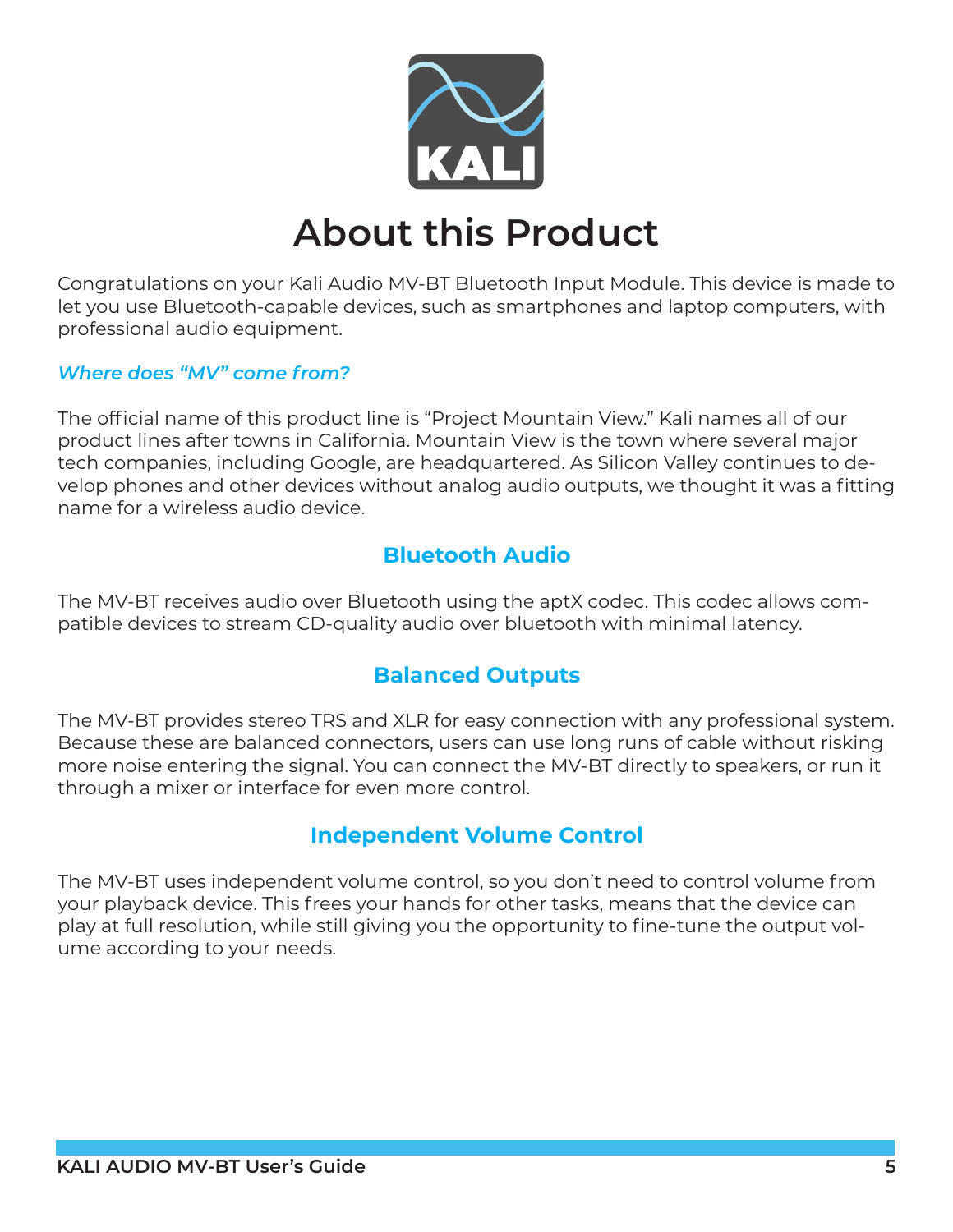

### **Full Specifcations**

| Type:                    | Receiver                        |
|--------------------------|---------------------------------|
| <b>Bluetooth Codec:</b>  | aptX (CD Quality)               |
| Channels:                | $\overline{2}$                  |
| Inputs:                  | Bluetooth, 3.5mm (aux)          |
| <b>Balanced Outputs:</b> | $2 \times XLR$ , $2 \times TRS$ |
| Power Source:            | 5V DC (Wall Wart Included)      |
| Height:                  | 80mm                            |
| Length:                  | <b>138mm</b>                    |
| Width:                   | 130 <sub>mm</sub>               |
| Weight:                  | .5 kg                           |
| UPC:                     | 008060132002569                 |

### **Inputs, Outputs, and Controls**

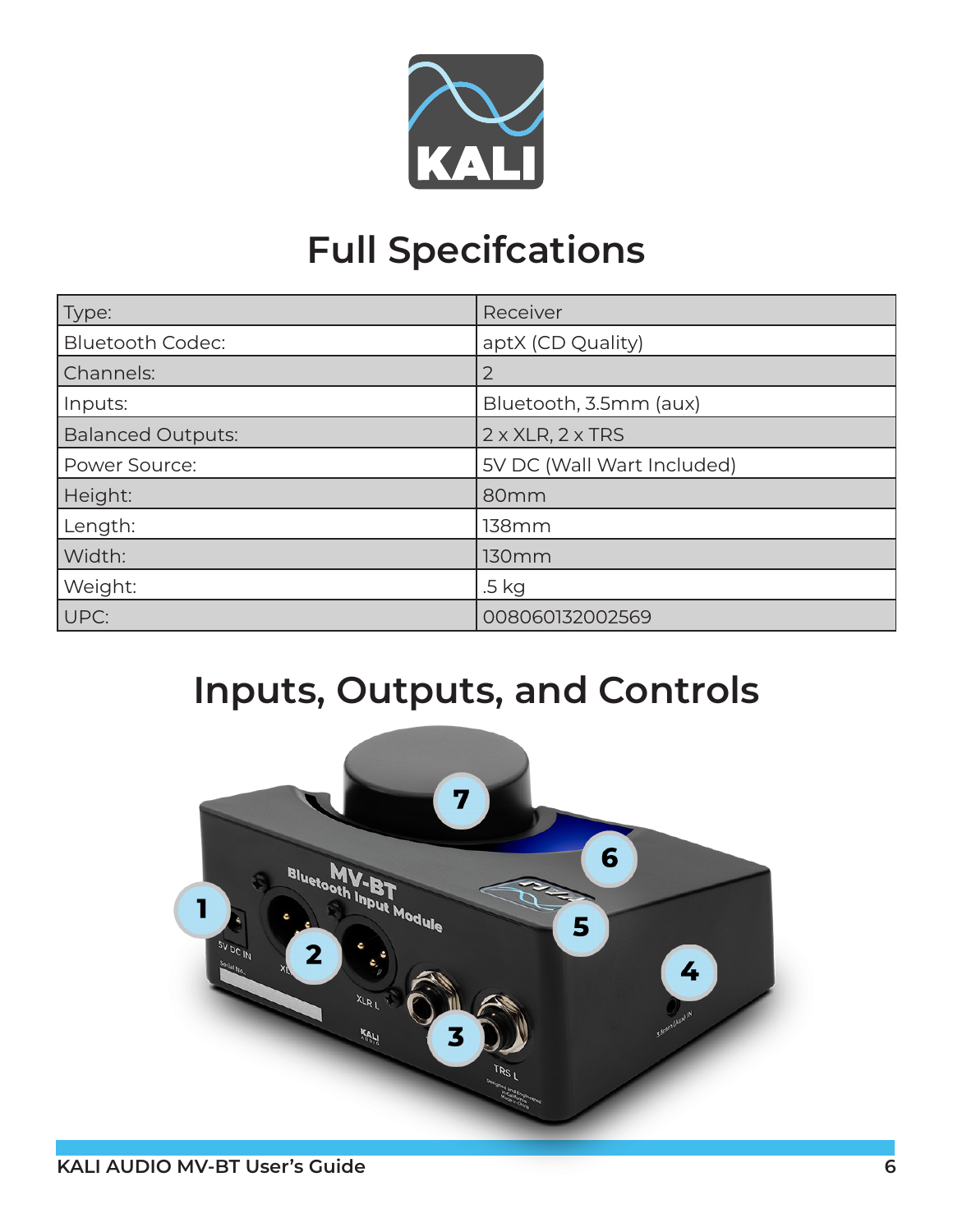

### **Inputs, Outputs, and Controls**

#### **5V DC Power input**

Connect the included wall wart to this input. This is the only way of turning the MV-BT on or off.

#### **XLR Outputs**

1.

 $2<sup>1</sup>$ 

 $\overline{\mathbf{3}}$ 

4

5

6

7

Use the XLR Outputs to send signal to a pair of speakers, a mixer, or an interface. Because XLR is a balanced connection, you needn't worry about adding more noise to the signal. Either the XLR or TRS outputs may be used according to your preference

#### **TRS Outputs**

Use the TRS Outputs to send signal to a pair of speakers, a mixer, or an interface. Because TRS is a balanced connection, you needn't worry about adding more noise to the signal. Either the XLR or TRS outputs may be used according to your

#### **3.5mm (AUX) Input**

Use the 3.5mm input for older devices that do not have Bluetooth, in situations where wireless interference makes Bluetooth unusable, or if you prefer using a physical connection.

#### **Pairing Button**

Press and hold the Kali logo for 2 seconds to enable pairing mode. The LED around the logo will flash to indicate that you are in pairing mode. With pairing mode enabled, you should be able to find the MV-BT on your device (labeled "Kali MV-BT") and pair to it.

#### **LED Array**

The LED Array indicates the current volume. More LEDs will illuminate from left to right as volume is turned up.

#### **Volume Control**

Control output volume with the large, weighted knob. This volume controller does not control the volume from your device, so you can pass the highest possible quality audio at all times.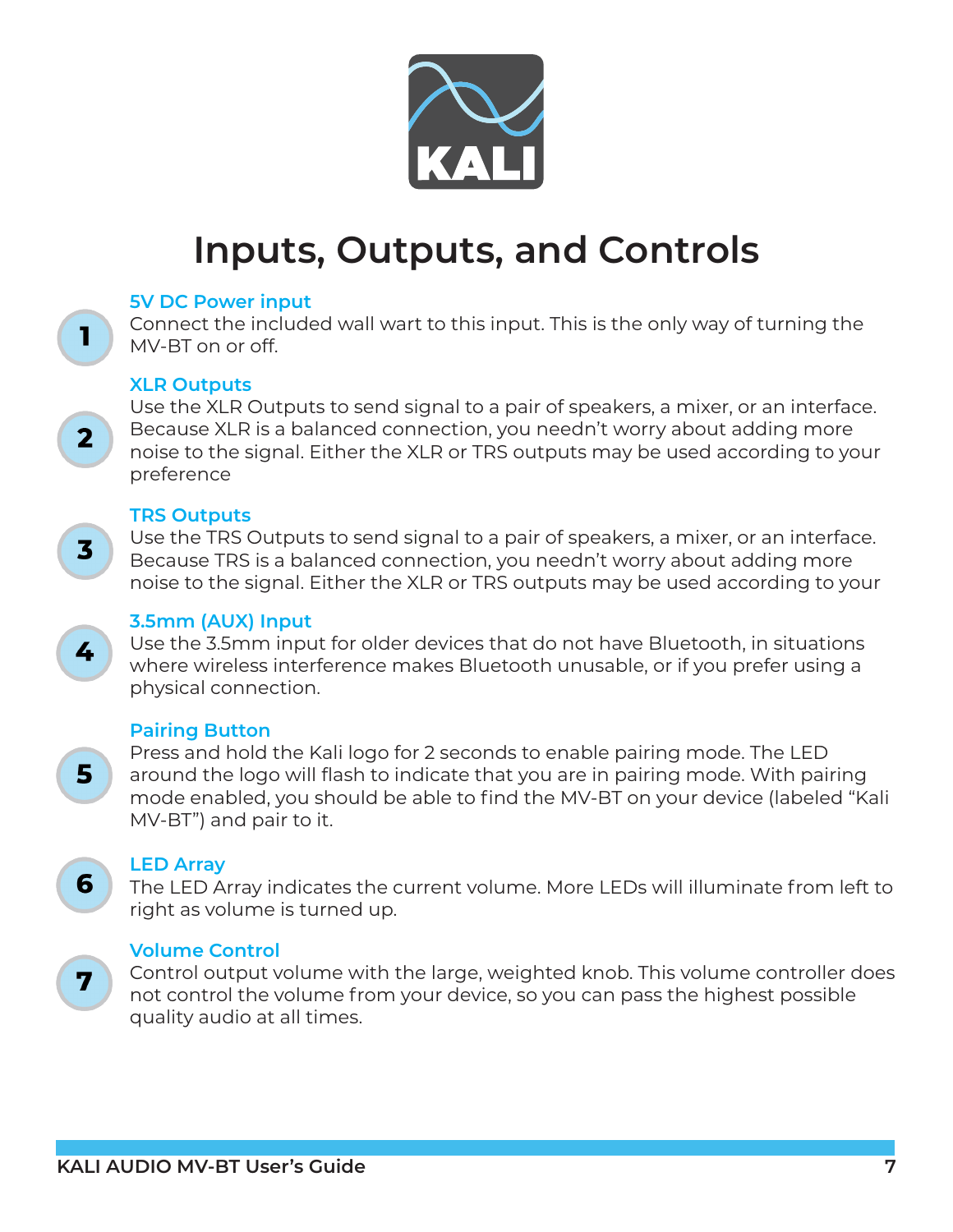

### **First Time Setup**

Before connecting to the MV-BT:

- Plug the MV-BT into power.
- Connect audio cables from the MV-BT to your speakers, mixer, or interface.
- Turn on all devices in your signal path.
- Set the volume of your speakers to a reasonable level.



**1. Turn the volume of the MV-BT all the way down, until none of the lights on the LED array are illuminated.**



**5. Select "Kali MV-BT" from the list of available devices.**



**2. Press and hold the Kali logo for 2 seconds.**



**6. The Kali logo should now be illuminated with a solid blue light. Your device is paired!**



**3. The Kali logo will begin to flash, indicating that the MV-BT is in pairing mode.**



**7. Turn the volume on your device to maximum for optimum resolution.**



**4. Navigate to the Bluetooth settings menu on your device.**



**8. Turn the volume up at the MV-BT.** 

**Enjoy your device!**